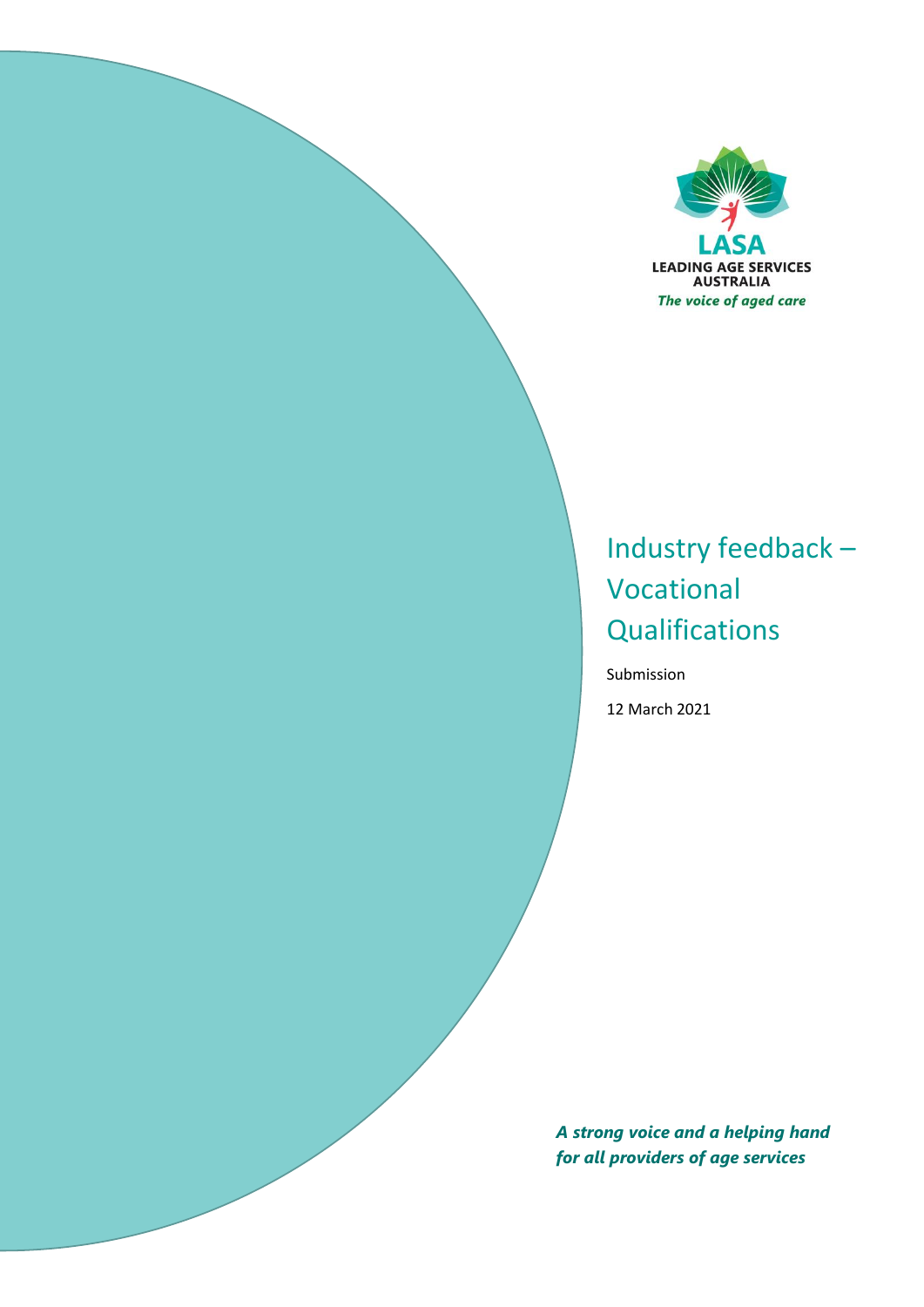## Leading Age Services Australia

Leading Age Services Australia (LASA) is a national association for all providers of age services across residential care, home care and retirement living/seniors housing. Our purpose is to enable high performing, respected and sustainable age services that support older Australians to age well by providing care, support and accommodation with quality, safety and compassion – always.

LASA's membership base is made up of organisations providing care, support and services to older Australians. Our Members include private, not-for-profit, faith-based and government operated organisations providing age services across residential aged care, home care and retirement living. 55% of our Members are not-for-profit, 37% are for-profit providers and 8% of our Members are government providers. Our diverse membership base provides LASA with the ability to speak with credibility and authority on issues of importance to older Australians and the age services industry.

### **Background**

Australia's ability to support older Australians to age well is dependent upon the quality of the people who provide these services. The demand for age services is growing at unprecedented rates, leading to increases in the need for professional services, care innovations and, fundamentally, workers to deliver these. Furthermore, LASA recognises that the aged care workforce is the one essential ingredient in the delivery of quality aged care.

LASA Members have been expressing a strong desire to see the Personal Care Workers (PCW) workforce better resourced through education, career development opportunities and professional regulation. Over the past three years we have provided multiple submissions regarding the industry's views on the appropriateness and currency of Certificate qualifications within our industry.

When responding to the questions, LASA acknowledges our Members' views around the attributes, knowledge and skills PCWs are considered to require to fulfil their work role into the future as per our submission submitted to Skills IQ in August 2020.

LASA Members want to see PCWs equipped with the right knowledge, skill and attitudes, enabling PCWs to respond effectively to the personal care, health, ageing well, reablement and social needs of their care recipients.

LASA has been advocating for some time for a PCW workforce that is not just better equipped to meet care recipients' diverse needs but that PCW should also have career options available to them. We have considered PCWs' current and envisaged future roles and responsibilities and the knowledge, skills, capabilities and attributes they require to fulfil these.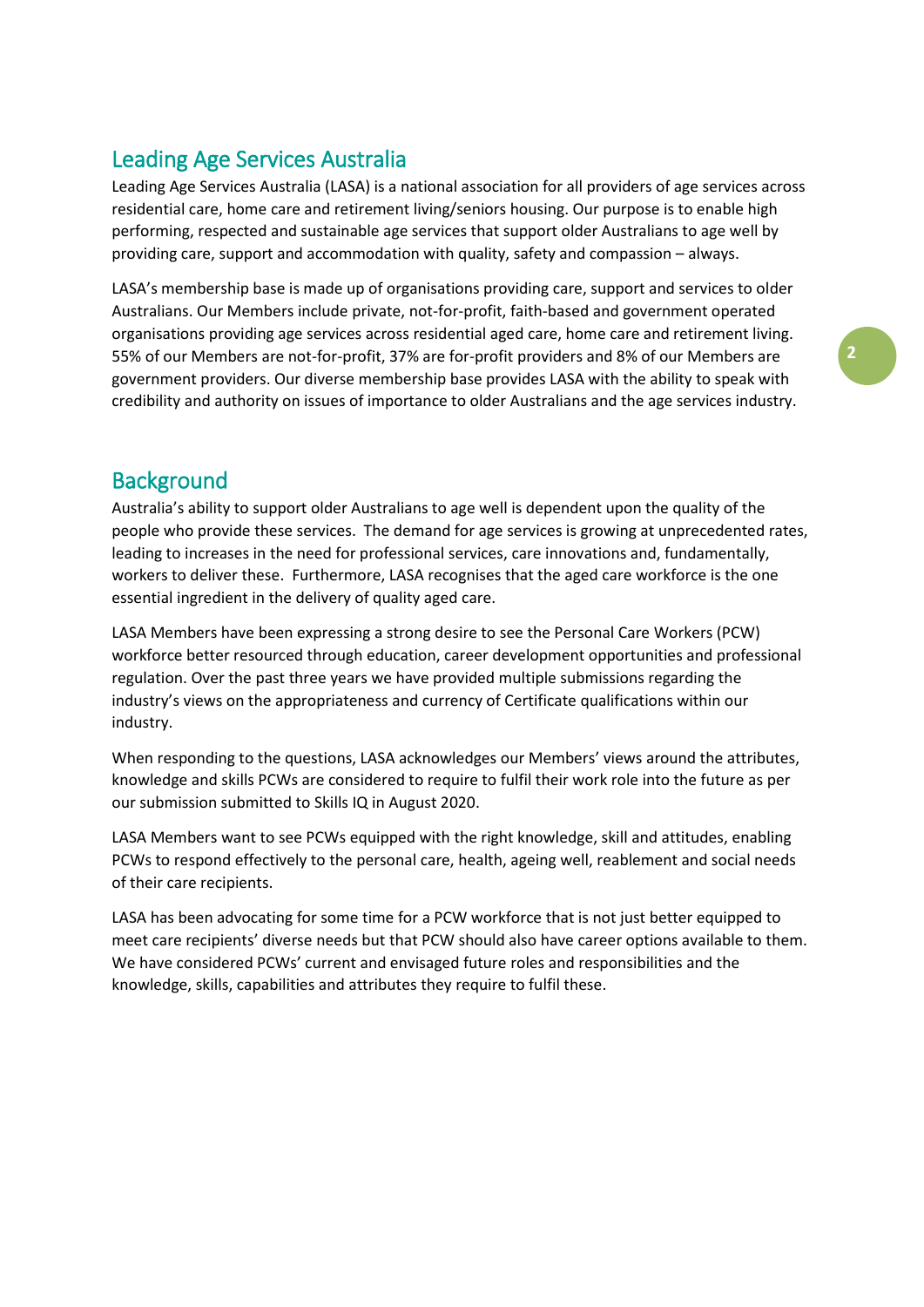# This submission – introductory remarks

The goal of the consultation process is to provide input into the qualifications to ensure that they are fit for purpose both now and into the future.

In considering our responses we have considered:

- What are the current requirements for personal care workers?
- Where do those requirements need to be changed to reflect concerns raised in the Royal Commission and elsewhere?
- What elements of the requirements do staff currently have the most difficulty fulfilling?

**3**

We have taken the liberty to include the most salient points from our August 2020 submission to set the scene to responding to what is required in Certificate qualifications.

### Purpose of PCW role

The PCW's work is framed by the Aged Care Standards, many of which the PCW operationalises in their care delivery. Not surprisingly, descriptions of the purpose of the PCW role vary. In general, purpose statements are broad and aspirational. However, being part of a care recipient's ageing journey, the PCW can cover the following roles as part of a multidisciplinary team:

- Contributes to meeting care recipients' physical, social, spiritual, emotional and mental health needs.
- Encourages and supports the care recipient to be the best they can be within a framework of healthy ageing and/or reablement.
- Ensures care recipients' dignity, and enables them to exercise choice and control over their lives.
- Delivers care to people with dementia that supports them to live their best life possible including through management of behaviours.
- Contributes to the delivery of palliative care and end-of-life care.

# Attributes, activities and skills

#### Attributes

Attributes typically required for a PCW to be successful in the role are:

- Respect for older people and deriving enjoyment from dealing with older people
- Strong motivation of wanting to make a positive difference in older peoples' lives
- Good interpersonal and communication skills, empathy
- Enjoys teamwork
- Responsible attitude to own work
- Attention to detail
- Enthusiasm and personal drive
- Initiative
- Willingness to learn and develop
- Ability to handle pressure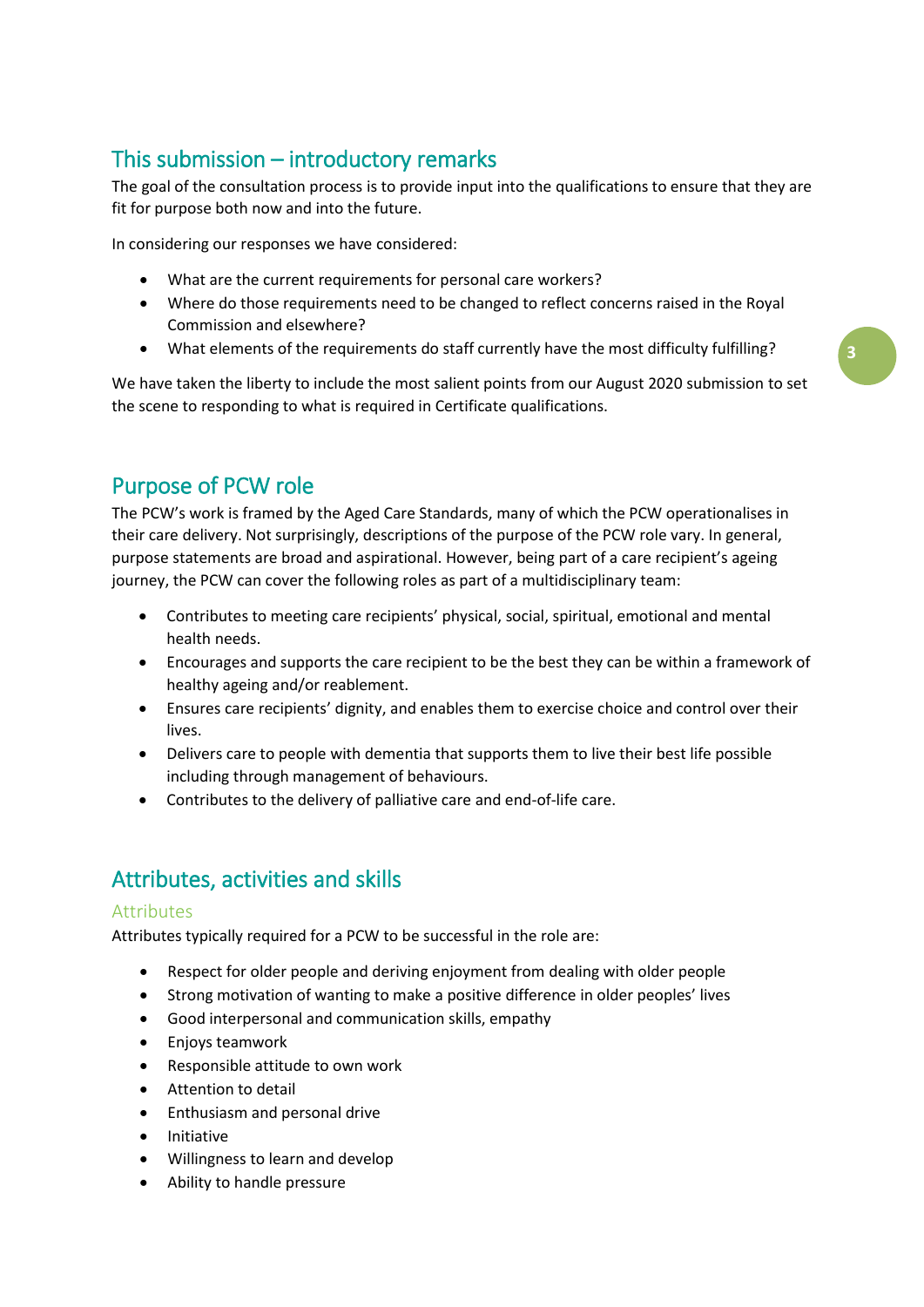Members noted the difficulty of finding staff that embody all of these attributes. This suggests the need for formal qualifications and ongoing training to support staff to develop these characteristics.

#### Foundation knowledge

Members identified the key principles and foundational knowledge that PCWs are required to understand and be able to operationalise be fully competent in their role:

- Consumer-directed care
- Supporting care recipients' personal dignity, choice and control
- Dignity of risk
- **•** Professional boundaries
- Principles of protecting confidentiality
- Principles of supported decision-making
- Principles of healthy ageing and a wellness approach to care
- Principles of identifying, intervening in and preventing elder abuse
- Respecting and responding to diversity
- Reablement care
- Principles of end-of-life care and palliative care
- Principles of working in multidisciplinary care teams
- Principles of continuous quality improvement
- Principles of Work Health and Safety
- Principles of infection control
- Code of Conduct, once this becomes available

#### Skills and activities

Personal care workers undertake a wide range of activities and therefore require a wide range of associated skills.

| Skills / knowledge requirements | Activities / typical tasks                                                                                                                                                                                                                                                                                                                                                                                                                                                                                                                                             |
|---------------------------------|------------------------------------------------------------------------------------------------------------------------------------------------------------------------------------------------------------------------------------------------------------------------------------------------------------------------------------------------------------------------------------------------------------------------------------------------------------------------------------------------------------------------------------------------------------------------|
| Personal care                   | Assists care recipients to meet their needs in<br>relation to hygiene, grooming, nutrition, bodily<br>eliminations and ambulation. This includes<br>maintenance of oral health.<br>Adapts care to changing personal care needs<br>throughout care recipients' ageing journey.<br>Assists the care recipient with Activities of Daily<br>Living (noting oral health is an area where<br>Members have acknowledged additional<br>training to develop workforce skills would be<br>beneficial).<br>Supports the care recipient to engage in<br>meaning giving activities. |
| Health care                     | Assists the care recipient with their medication<br>administration, within the scope of practice of<br>the Medication Administration Competency<br>Endorsement.<br>Monitor care recipients' physical wellbeing,<br>including for signs of pain and vital signs. Report<br>promptly any observed deviations from normal<br>to the registered nurse. Compare vital sign<br>readings to the normal range for specific care                                                                                                                                                |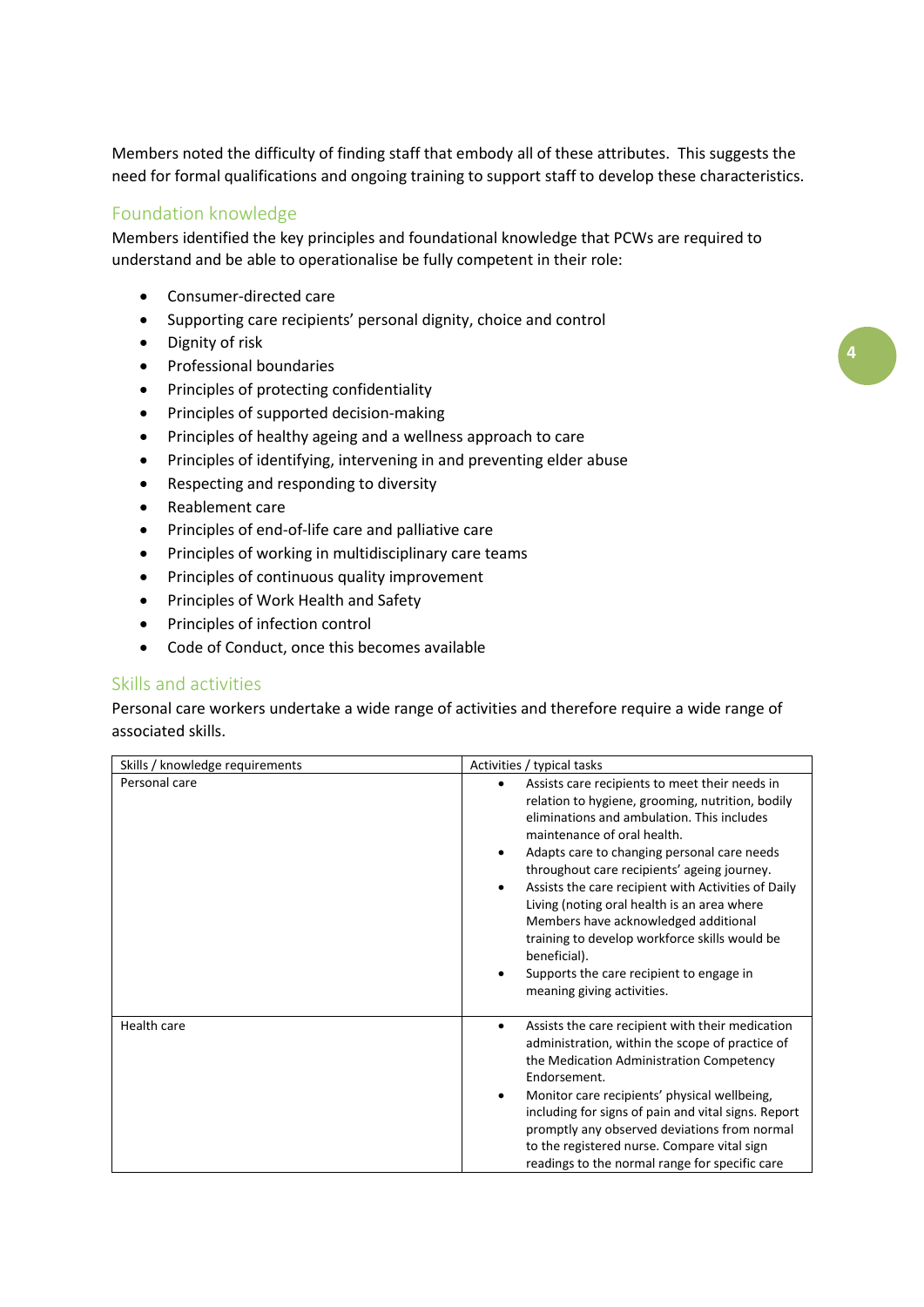|                                                                                                                                                                                                                                                    | recipients and report any deviations to the<br>registered nurse.                                                                                                                                                                                                                                                                                                                                                                                                                                                                                                                                                      |
|----------------------------------------------------------------------------------------------------------------------------------------------------------------------------------------------------------------------------------------------------|-----------------------------------------------------------------------------------------------------------------------------------------------------------------------------------------------------------------------------------------------------------------------------------------------------------------------------------------------------------------------------------------------------------------------------------------------------------------------------------------------------------------------------------------------------------------------------------------------------------------------|
|                                                                                                                                                                                                                                                    | For noting: The view of LASA Members that participated<br>in the consultation was that, in the future, all PCWs in<br>residential care and home care should have a full<br>Medication Administration Competency Endorsement<br>included in their entry-level certificate training. PCWs<br>without this endorsement should be encouraged to obtain<br>it. By all or most PCWs having this endorsement it would<br>be ensured that assistance with medication is delivered to<br>care recipients with improved knowledge and skill and<br>thus safety.                                                                 |
| Social care (providing assistance with maintaining<br>independence, social interaction, enabling the individual<br>to play a fuller part in society, protecting them in<br>vulnerable situations, helping them to manage complex<br>relationships) | Assists with household chores either within a<br>$\bullet$<br>therapeutic wellness approach and/or via<br>substitution for functional loss with care.<br>Assist the care recipient to engage socially,<br>٠<br>respond to care recipients' mental health issues<br>$\bullet$<br>including depression, anxiety and loss and grief.<br>Observe care recipients for any warning signs of<br>$\bullet$<br>elder abuse and report any suspicion to the<br>supervisor.<br>Assist care recipients to communicate via IT<br>platforms, including basic assistance with the<br>establishment of telehealth consultation links. |
| Supporting people experiencing cognitive decline                                                                                                                                                                                                   | Effective communication (verbal and non-<br>$\bullet$<br>verbal) with people living with cognitive decline.<br>Identifies and assists in appropriately<br>$\bullet$<br>responding to signs of distress in people living<br>with cognitive decline.                                                                                                                                                                                                                                                                                                                                                                    |
| Healthy ageing / enablement                                                                                                                                                                                                                        | Devises and/or implements ways of 'Doing with<br>$\bullet$<br>rather than doing for' the care recipient with the<br>goal of restoring or maintaining the care<br>recipient's functional abilities.<br>Competently supports care recipients in their<br>$\bullet$<br>use of assistive technologies.<br>Ability to understand the concept of dignity of<br>risk is critical to safely and effectively supporting<br>healthy ageing.                                                                                                                                                                                     |
| Consumer directed care                                                                                                                                                                                                                             | Understand and respond to a care recipient's<br>$\bullet$<br>directions and wishes and to deliver support and<br>care against these.<br>Listening and responding to care recipients'<br>$\bullet$<br>communications (verbal and non-verbal).<br>Negotiation and coming to an agreement with<br>care recipients.<br>Understanding of when care recipients' requests<br>$\bullet$<br>need to be escalated to the supervisor.                                                                                                                                                                                            |
| Relationship based care                                                                                                                                                                                                                            | Form personal relationships with older<br>$\bullet$<br>Australians.                                                                                                                                                                                                                                                                                                                                                                                                                                                                                                                                                   |
| Customer service skills                                                                                                                                                                                                                            | Communicating with general warmth and<br>$\bullet$<br>friendliness.<br>Being attentive, responding to requests<br>communicating when a request cannot be dealt<br>with immediately.<br>Listening<br>Ability to receive feedback appropriately                                                                                                                                                                                                                                                                                                                                                                         |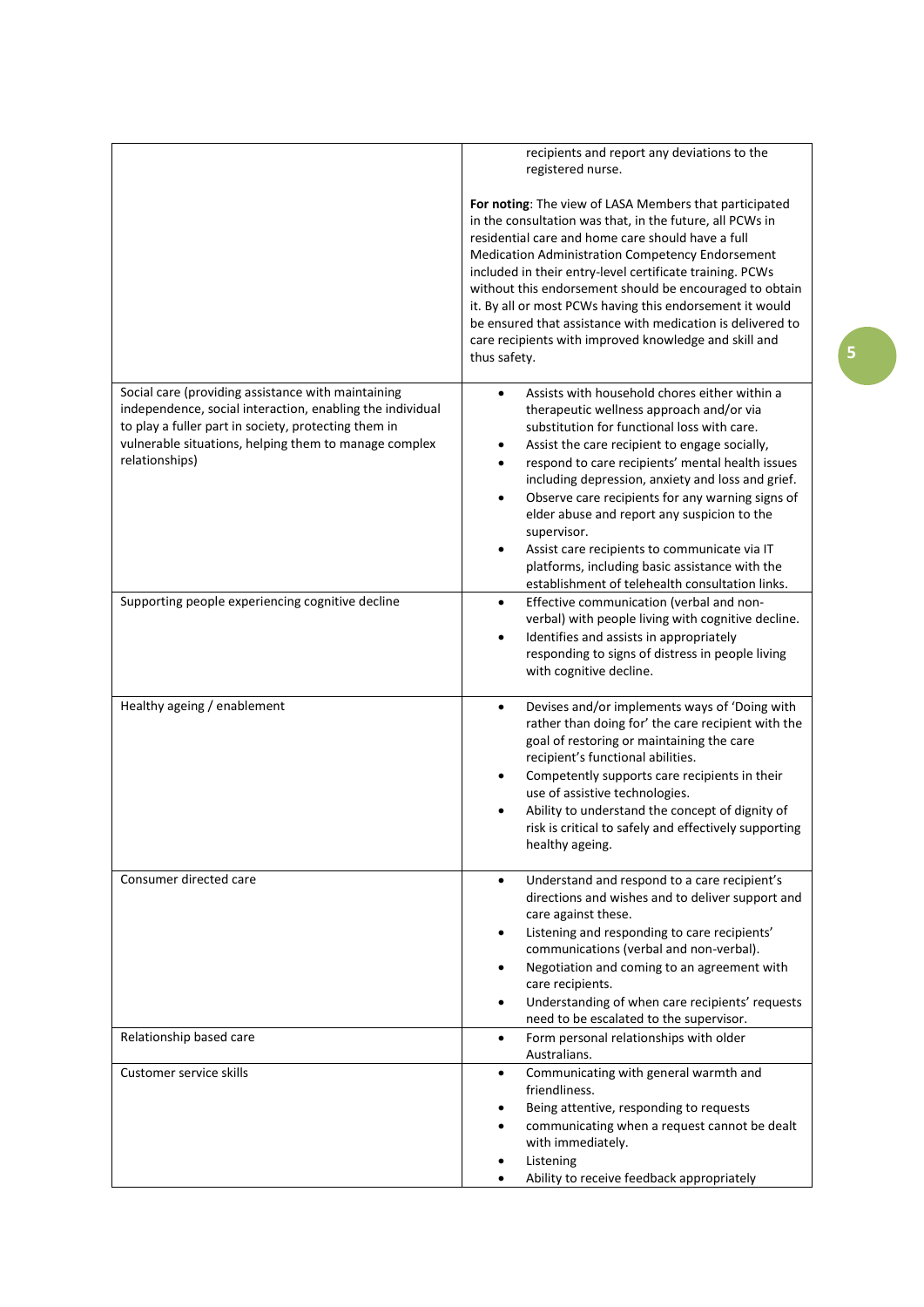| Communication                                   | Language, literacy and numeracy (LLN) skills<br>sufficient to communicate clearly about care<br>matters, including with health care<br>professionals.<br>Ability to interpret written care plans and<br>reports.<br>Competent use of communication and<br>information technologies.                                                                                                                        |
|-------------------------------------------------|------------------------------------------------------------------------------------------------------------------------------------------------------------------------------------------------------------------------------------------------------------------------------------------------------------------------------------------------------------------------------------------------------------|
| Maintaining a healthy work and care environment | Under direction of the registered nurse<br>implement the infection control plan as<br>appropriate.<br>Under direction of the person responsible for<br>٠<br>WHS implement the WHS plan as appropriate.<br>Capability to contribute to quality improvement<br>activities.<br>Capability to work constructively within the<br>multidisciplinary team and contribute positively<br>to the team's functioning. |

LASA believes that any Certificate qualification must be able to quickly adjust to the changing needs of the Age Services Sector, its clients and their expectations. It must not promote a task orientation, instead teaching a person-centred approach to supporting individuals. The sector hopes that the qualification will be transformed to address all essential learning needs for entrance into aged care employment.

LASA Members believe that our future VET training courses should contain additional core components that address gaps in PCW knowledge and skill as identified by the Royal Commission. These are seen as critical to allow a PCW to understand the older individual's care needs, provide care and support, and report factually and promptly to their supervisor

LASA notes the Aged Services Industry Reference Committee's (ASIRC) proposed amendments within the CHC33021 Certificate III in Individual Support and is pleased to see that the qualification is designed to meet the care needs of care recipients in the community and residential setting.

If our society is committed to supporting older Australians to age well, live well and die well in their chosen environments, then all staff in direct care roles should be able to support older individuals to achieve this regardless of care setting. The most fundamental enabler for staff is to provide them with the theoretical knowledge and practical skills they require for this. In this context, we are pleased to note that one of the core units now proposed includes the merged (CHCCCS011) Meet personal support needs and CHCCCS015 Provide individualised support.

In reconsidering the qualification statement, one point we would like to make is that the degree of supervision within the home care role, is less than that in the residential care setting. In saying that, it is reassuring to note that the qualification recognises that the work to be undertaken will require discretion and judgement in relation to individual support, working independently and taking responsibility for own outputs within the scope of the job role.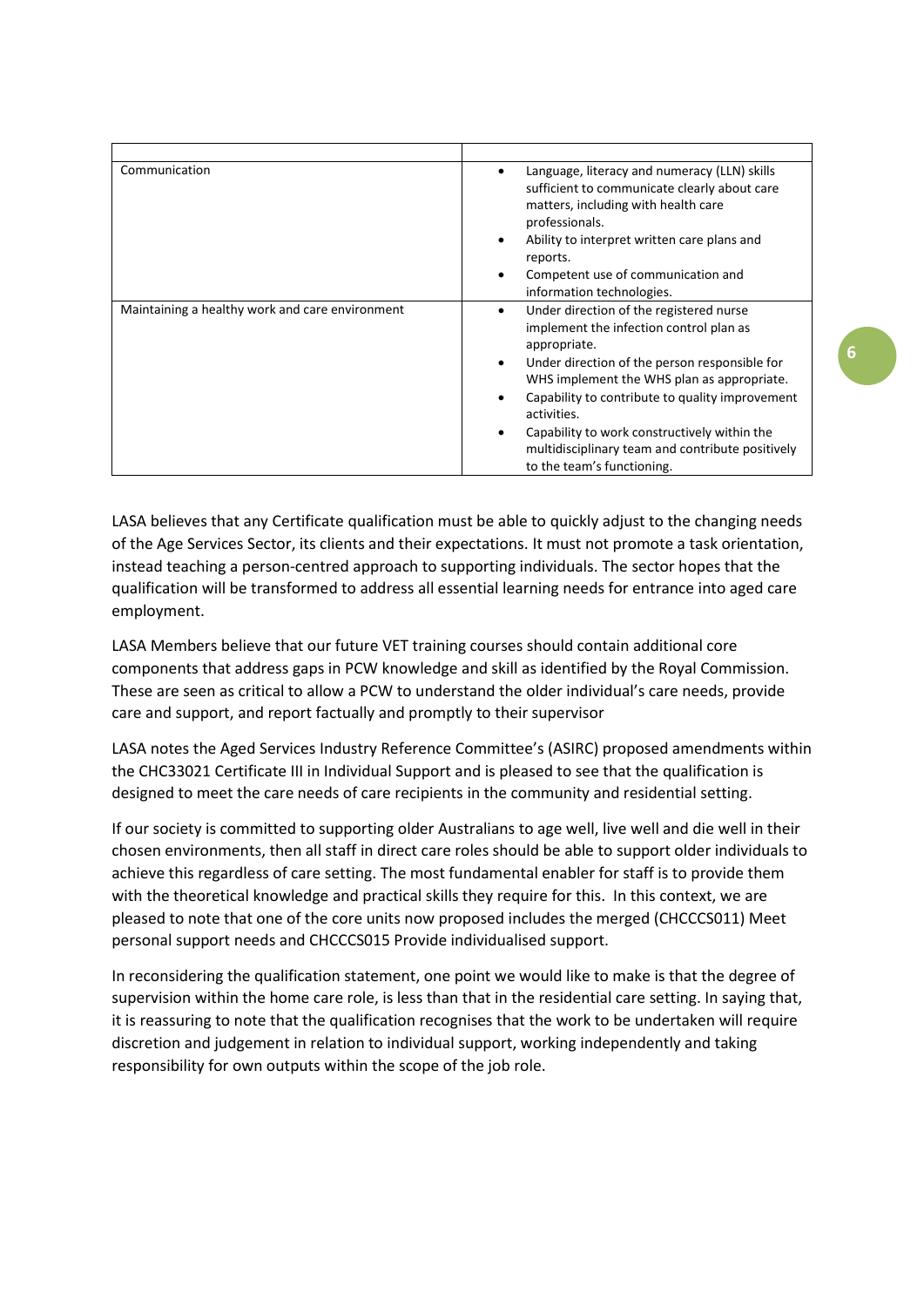As stated in our submission to Skills IQ's Draft 2 Certificate III Care Support in December 2019, whilst the approach of core and elective units is understandable in the design, we believe there should be an increase in core units. Skills IQ has previously explained to LASA and our Members that the reason for retaining the number of core units is to ensure alignment against the Certificate III in Individual Support. However, LASA is strongly of the view that some core learnings are still missing.

LASA supports the inclusion of the mentioned core units and agrees that they are applicable to both the aged care and disability cohorts. We do believe that other units such as HCCCS033 Respond to suspected abuse should be included in the core units. We also believe that HLTOHC004 Provide or assist with oral hygiene should not be a group C elective if we are going to uphold the learnings from the Royal Commission. We have all heard the evidence relating to the benefit of good oral health on an older person's overall health and quality of life. If personal care workers have a responsibility to provide such care and support to care recipients this content should be mandatory.

LASA congratulates the ASIRC on its inclusion of 'Provide support for people living with dementia' and 'Deliver care using a palliative care approach' as mandatory electives within group A for the Ageing speciality. We also note the list of electives in group C. Whilst LASA appreciates the diversity of choice provided, we do note that oral care and a specific unit relating to nutrition and the mealtime experience would be beneficial for support workers / personal care workers.

Medication management is an area in which heightened risk to care recipients is evident, yet HLTHPS006 'Assist clients with medication' is an optional elective. Whilst we understand there are State based medication regulations, the inclusion of this unit should be considered. As per our previous submissions we believe that a minimum educational requirement is needed to establish a national benchmark for all support workers/ personal care workers. This requirement should include assisting clients with medication. Ideally, 'Assist clients with medication' would have also been considered within the group A electives and expanded the number to three units.

As stated in previous submissions, the downside to a large number of electives is the resulting inconsistency in knowledge and skills amongst our direct care workforce. It also raises questions regarding how it will work in a practical sense. Will RTOs develop a 'generic' program developed to attract as many course participants as possible? If this occurs, the result will be similar to the current situation where new employees are not 'job ready' in any of the three target sectors.

Some of these elective areas represent critical 'job ready' skills and it is our view they should not be left to individual learners' choice. We do not believe the responsibility of deciding on electives and ultimately dictating the preferred way forward should rest in the hands of RTOs. If this occurs, then decisions on content will be made which reflect more the RTO's own objectives than those of employers. There should be a greater number of core units reflecting the need for consistency in the sector.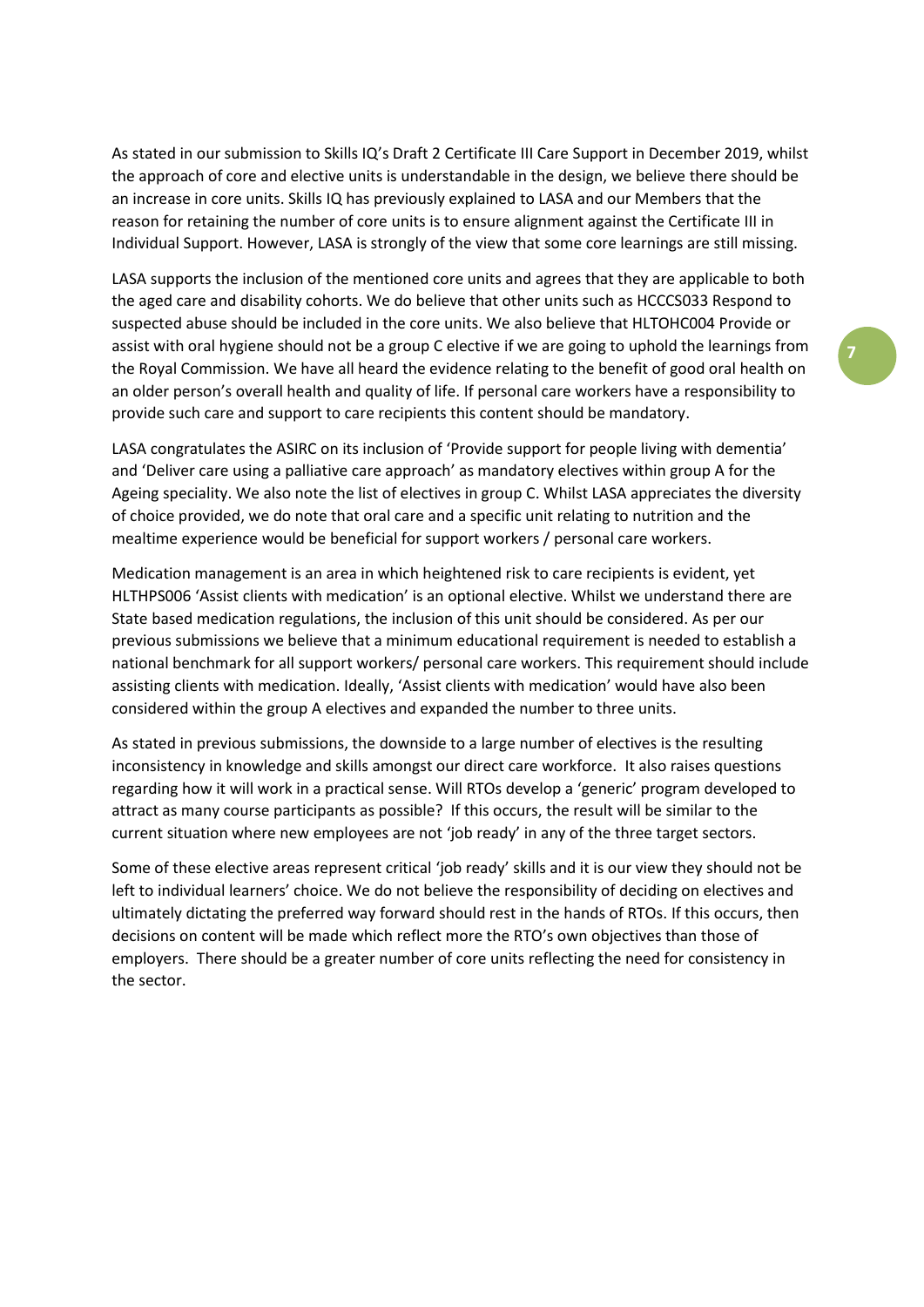## Orientation to working in industry

**Question 1 - Should a new unit/s be developed to provide an orientation to working in the aged care or disability sector? This may include for instance, development of a contemporary view on ageing and support for the older person, responding to anatomical and physiological change that are a function of normal ageing, understanding of a range of different types of disability and functional capacity, services structures that are available to support older people, etc. If such a unit was developed, what do you think it should include and should it be a single unit or two separate units – one for ageing and one for disability support?**

Members who participated in this consultation process supported the suggestion of having separate units for Ageing and Disability, noting the differences in cohorts. Support was shown for having orientations that include training on the Industry service structures, systems available for support (NDIS overview, My Aged Care overview), contemporary terms and underpinning philosophies. Also considered important was information pertaining to aged care reforms, and impending response from the Government regarding Royal Commission recommendations.

It is acknowledged that many providers already provide in-service on the Aged Care Service System but such in-service could build on the nationally consistent information included in the Cert III course. Also deemed important was information about relevant standards e.g. Aged Care Quality Standards, what they mean to the older person and the employee, principles of wellness and reablement and their applicability to supporting Older Australians.

Person-centred care was considered of critical importance, and Members noted that person centred care could be applicable for both cohorts. Other suggested that topics include mandatory reporting (Serious Incident Response Scheme) for aged care, elder abuse and neglect and restraint.

#### **Question 2** - **HLTAAP001 Recognise healthy body systems in core of Certificate III in Individual Support.**

**The relevance and appropriateness of continuing to include HLTAAP001 Recognise healthy body systems in the core of the Certificate III in Individual Support has been questioned. This unit is from the HLT Health Training Package and cannot be amended in this project.**

- **a) Should this unit be removed from the core of the Certificate III and if so, how should the content regarding basic level anatomy and physiology that is required by a personal care worker be reflected?**
- **b) Is this something that could be included in a potential orientation to working in industry unit as outlined in question one?**
- **c) Is it better to retain the HLTAAP001 unit as currently included? Or should a new unit be developed that covers human body systems to support personal care or similar?**

This unit should remain as a core unit in the Certificate III and not be included in a potential orientation to working in industry unit. LASA believes that the unit should be retained because it:

- Includes information about the human body (body system and other structures).
- Recognises and promotes ways to support healthy functioning of the body.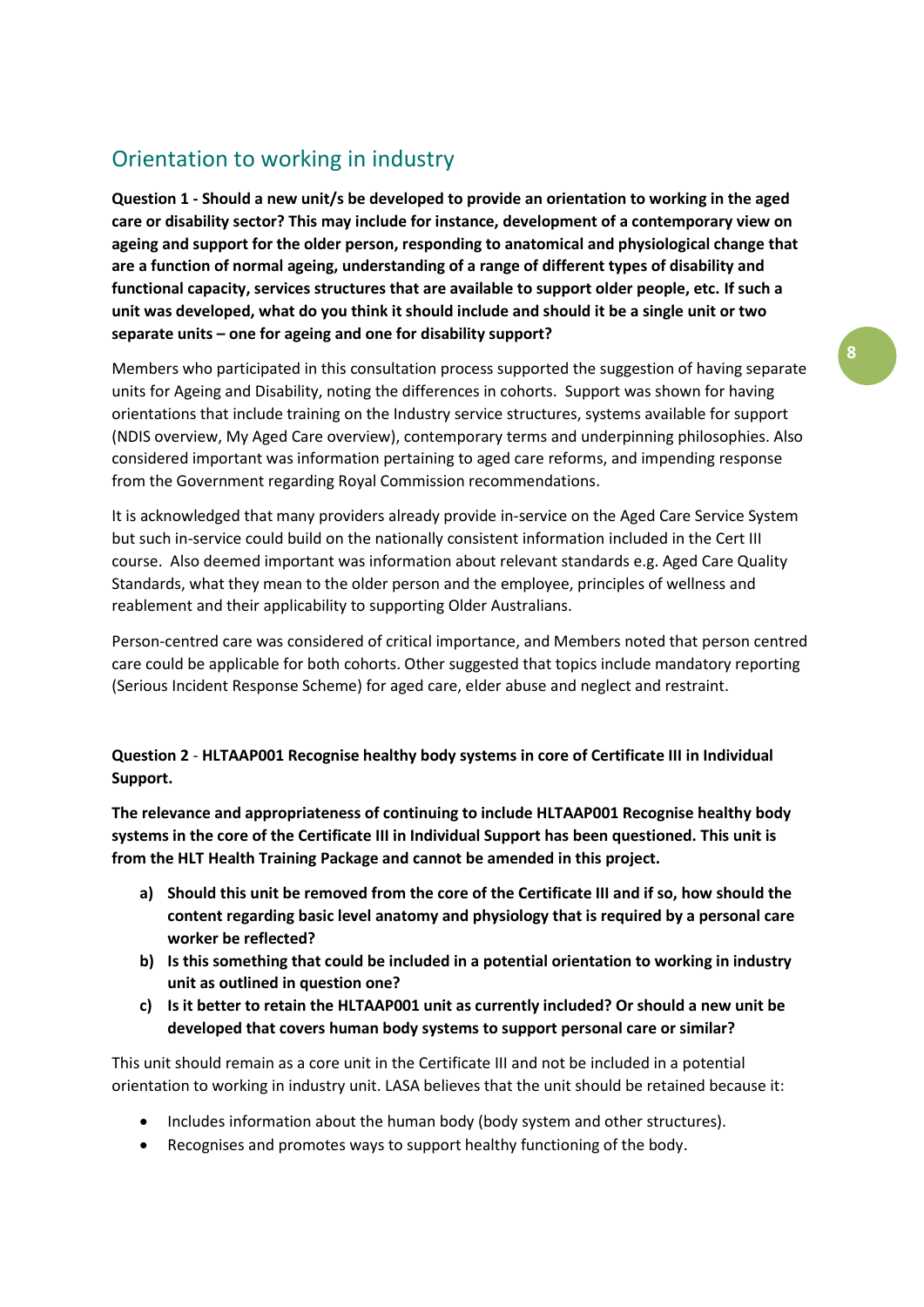• Instils knowledge relating to basic structure and functions of the body systems, processes, conditions and the resources required by the body to support healthy functioning.

Some Members suggested that there may be too much of a medical focus so there needs to be a slight adaptation in the focus, possibly incorporating a practical way to link practice/care actions with relevant body systems.

In response to the suggestion of incorporating human body systems to support personal care, Members have suggested that including information that covers recognising deterioration in health status would be very beneficial. Suggestions have included:

- The signs of ageing and the effect impairments/disability can have on the body and mind education on how to look for changes and what to do.
- Identify common complaints and symptoms to look out for e.g. heart attack, UTI, dementia, depression.
- Information on the importance of focusing on how the care contributes to a healthy body e.g. how poor care may cause an UTI, decreased nutrition (poor oral care), etc.

#### **Question 3** - **Potential merge of CHCCCS031 and CHCCCS023.**

**The updated CHCCCS031 Provide individualised support unit merges the existing CHCCCS011 Meet personal support needs and CHCCCS015 Provide individualised support. There has been feedback that indicates this could be further merged with relevant content from CHCCCS023 Support independence and wellbeing. Would you be supportive of merging the content of this additional unit? Why, or why not?**

Members have suggested support of the merger under the caveat that there is unit content expansion to the proposed CHCCCS031 Provide individualised support. If this does not occur we believe there are key learnings that are not covered. Such an expansion / merger must ensure that training to care-workers focus on supporting care recipients' independence and wellbeing, within the philosophical framework of wellness and reablement. Members also suggested that this should be assessed not only in theory but also in workplace training/work placement in a practical skills assessment.

CHCCCS031 has a different learning content compared to CHCCCS023.

CHCCCS031 relates to 'organising, providing and monitoring personal support services for a person within the limits established by an individualised plan'. The key elements relate to:

- Determine personal support requirements
- Provide support services
- Monitor support activities
- Complete reporting and documentation

Whereas CHCCCS023 focuses in more detail on:

 Recognising and supporting individual differences (social, cultural and spiritual; discussing own values and supporting the client to express own identity and preferences; considers individual needs/strengths/ identity and sexuality).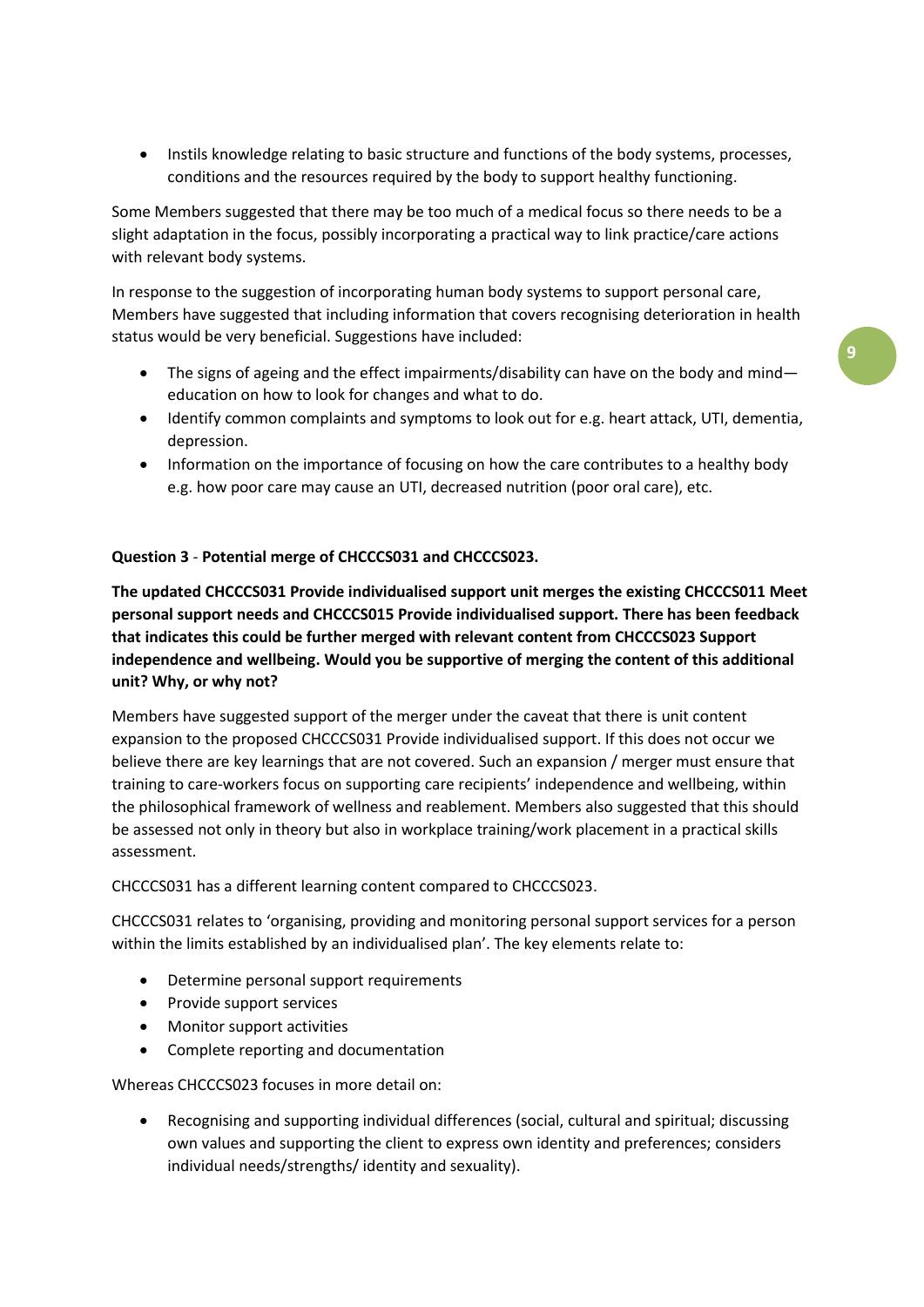- Promoting independence (own strengths; self-care).
- Supporting physical wellbeing along with social, emotional and psychological (good health/ mental health issues / indications of abuse and neglect / scope of practice as support worker).

These important learnings, currently achieved via CHCCS023 cannot afford to be lost or diluted in the proposed merger of the two units.

#### **Question 4 - Meal preparation skills and knowledge**.

**The updated unit CHCAGE012 Provide food services now focuses on food safety, assembly and delivery of meals and clearing of trays and other equipment.** 

- **a) Should a new unit/s relating to meal preparation be developed and what should this unit contain?**
- **b) To what extent is a personal care worker at Certificate III or IV level going to be engaging in food preparation?**
- **c) What skills and knowledge will they need? Suggestions include allergen management, texture modification of food, nutrition and specific diets, cooking in a person's home etc.**
- **d) Should these areas be covered in a new unit/s or is this content already covered in existing units? If so, which ones?**

The provision of aged care support spans not only a variety of settings but also a myriad of activities resulting in direct care staff contributing and being involved in a variety of ways. Members support the development of a new unit that reflects the variability in roles relating to meal preparation. It is important that we have a minimum standard of understanding which can be built upon. Members reported a strong desire for a unit to contain:

- Basic nutrition
- Healthy food choices
- Basic food safety, including, identification of food hazards, allergen management, infection control, hygiene
- Cooking in a client's home (meal preparation and planning considering all aspects of the client's life)
- Understanding the importance of good nutrition and hydration and the benefits of the dining/mealtime experiences.

The importance of customer service was also mentioned as integral to this aspect of support. Furthermore, it was noted that additional skills regarding texture modified meals, along with conditions that impact on the ability to chew/swallow (dysphagia information, preventing and managing( choking, risk of aspiration) etc should be included.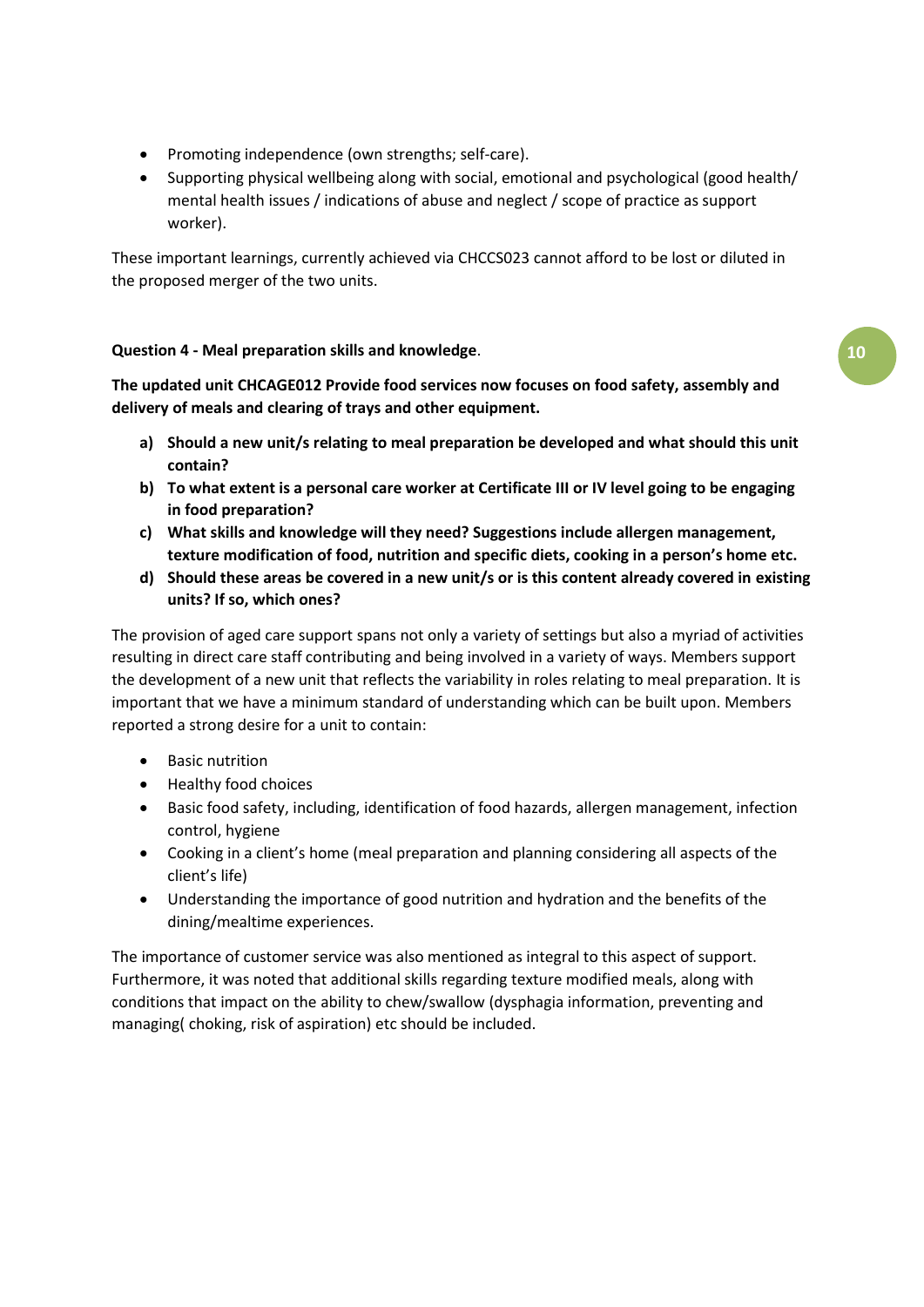#### **Question 5 - Mealtime management and consumption**

- **a) Should a new unit/s be developed in regard to mealtime management and meal consumption and if so, what skills and knowledge should this contain? Stakeholder suggestions have included use of modified utensils, provision of physical or other assistance with eating and drinking, provision of a conducive atmosphere for meal consumption, etc.**
- **b) Should these areas be covered in a new unit/s or could this content be included in existing draft units? If so, which ones?**

The response to this question overlaps with that of the previous question regarding meal preparation. Is there the potential to combine the two and have a unit (e.g. Meals, Nutrition and mealtime experience) that focuses on understanding nutrition, meal preparation, benefits of mealtime experience, incorporates IDDSI framework, strategies to assist the older person to maintain independence, dignity, and reporting changes, etc?

#### **Question 6 - NDIS Support Coordinator Role**

**Content relating to the NDIS Support Coordinator role is to be included at the Certificate IV level. New unit/s are needed to provide the skills and knowledge for this role in addition to the current Training Package content. What specific skills and knowledge should these units contain?**

LASA has recently established an Aged Care and Disability Interface project to support aged care providers to navigate the two sectors. It is through this network that we are providing the following feedback. Key skills required include effective communication, budget and financial skills, time management, development of service plan, networking and industry specific training around guidelines and reporting, difficult conversations, and other supports available (referral and advocacy).

The importance of possessing the ability to connect clients with informal, community and funded supports and knowing how to assist clients to maximise their plans whilst achieving their goals is critical. It has been requested that included should be the nationally agreed definition of the role, along with the Price Guide. It has been noted that it is important for any unit to clearly identify how the role of the NDIS Support Coordinator fits within the bigger picture of NDIS supports.

One member has suggested that the NDIS SC role is similar to case management and as such key knowledge and skills can be adopted from case management theory and practice. Perhaps the Case Management qualifications should be considered.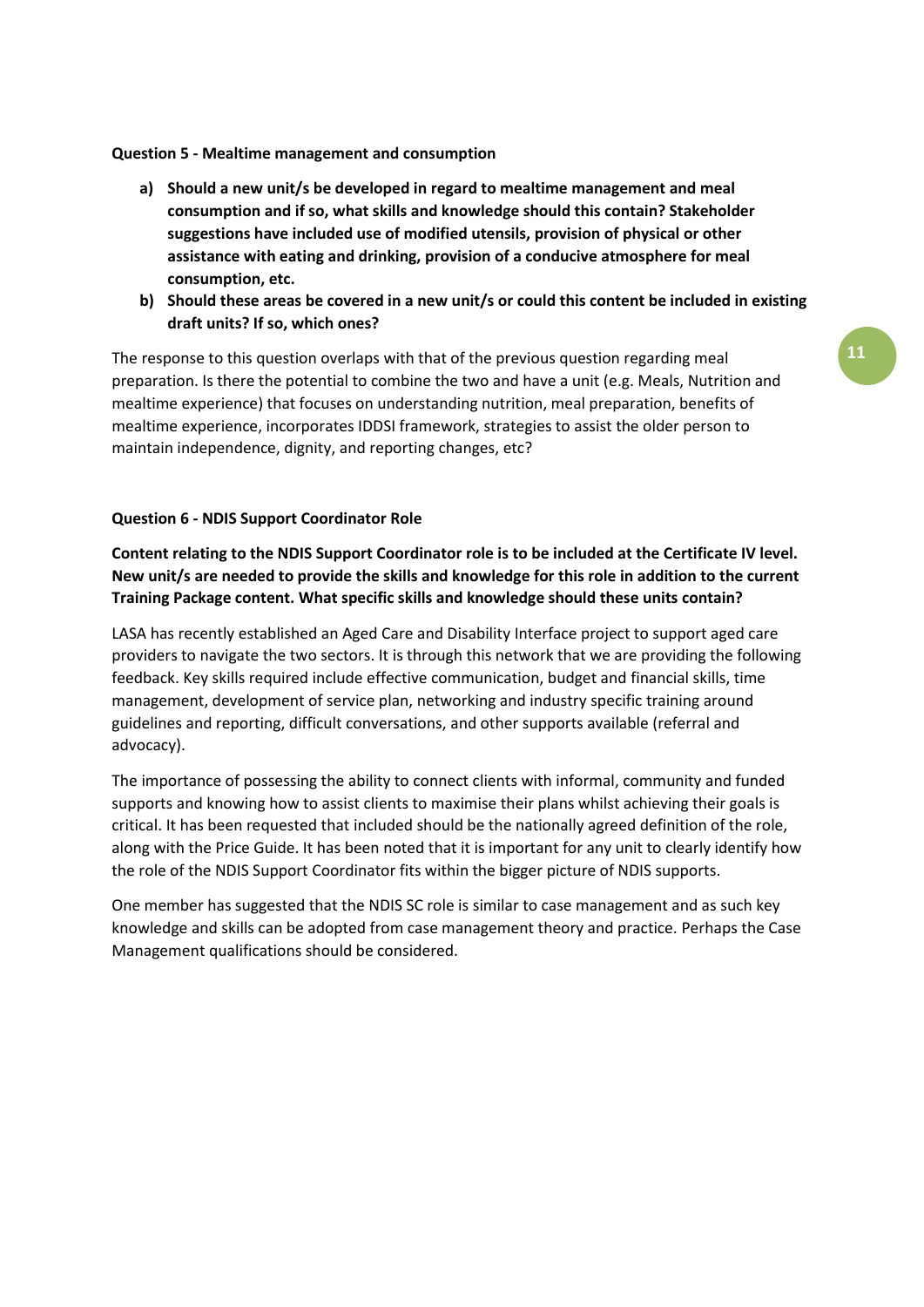#### **Question 7 - Assistive Technology**

**As assistive technologies are essential all aspects of caring for older people and people with disability, how should the use of assistive technology be included in the Training Package Products? It has been included across a range of the proposed units. Are there other units in which it should be included and how should the skills and knowledge be reflected?**

Given the ubiquity of technology solutions currently available, Members believe that it is beneficial for direct care workers to be informed of the assistive technology options so as to be aware of the possible benefits to individuals they are supporting.

There is a belief that new entrants into the sector will be confident and skilled in the use of technology but it is important to support our current workforce, who may not be as confident to embrace the Assistive Technology (AT) options, and may feel inclined to work around technology as opposed to with technology.

Some Members noted that they did not believe it should form part of the training package but is something that is led by the provider as usage etc varies according to each organisation. Others asked for a unit that could include the importance of importance of technology in elderly's life and how technology can enable their lives. We would suggest consideration be given to include AT in CHCCCS023 Support independence and wellbeing.

#### **Question 8 - Restrictive Practices**

**The use of restrictive practices is an essential area of knowledge in disability support, particularly given the tight legislative guidelines that exist around use of these practices. It is currently reflected in the two units in the disability support group which relate to behaviour plans. However, neither of these are mandatory in the Certificate III in Individual Support, meaning that a learner may progress through the qualification without covering this aspect.** 

- **a) Should restrictive practices be included in other units of competency and if so, which ones?**
- **b) Could restrictive practices be included in an orientation to working in industry unit for the disability sector as outlined in question one?**

We note that this question is directed at the Disability sector, but wish to raise the significance of the issue of restraints, and the subsequent knowledge and skill requirements within the aged care sector.

The legislative requirements regarding the use of physical and chemical restraints in aged care are contained in the [Quality of Care Principles 2014](https://www.legislation.gov.au/Details/F2020C00096) (Principles). The restraint requirements were first introduced to the Principles effective from 1 July 2019, with amendments strengthening the legislation applicable from 29 November 2019. These amendments place explicit obligations on providers to minimise chemical and physical restraints in residential care settings.

It is our view that this knowledge is essential for PCWs' lawful care practice and should be included in CHCCCS023 Support independence and wellbeing. Alternatively, it could be included in the proposed orientation units.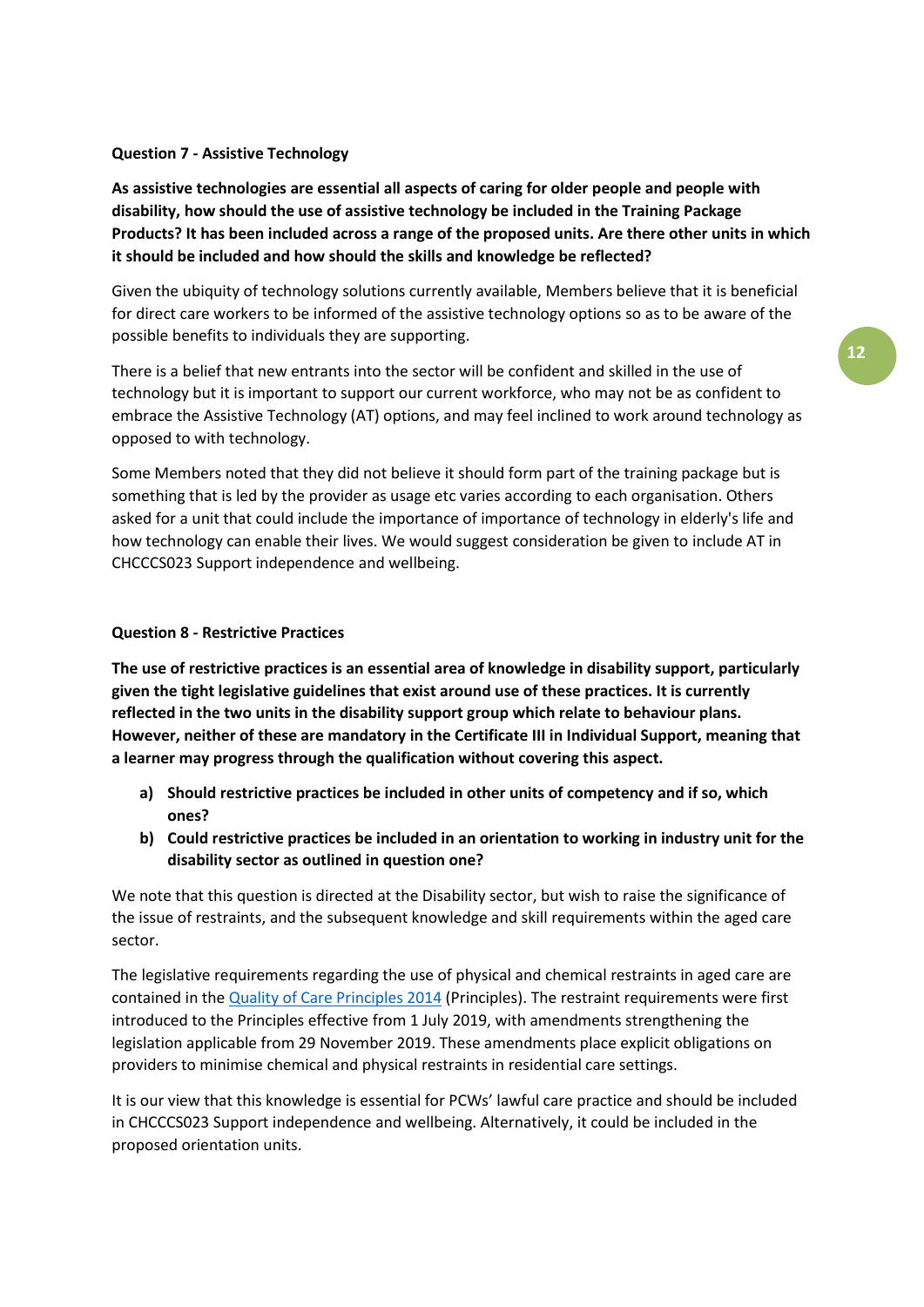#### **Question 9 - Provision of specialised support in disability support**

- **a) Should additional unit/s be developed around provision of specialised support for disability support workers?**
- **b) If so what areas of specialised disability support and attendant skills and knowledge should be covered? Is this appropriate for a Certificate III or IV level worker?**

As this is beyond LASA's scope, we will not be providing a response to this question.

#### **Question 10 - Responses to Abuse**

- **a) Is sufficient content included in the unit CHCCCS033 Respond to suspected abuse?**
- **b) How is responding to suspected abuse different to responding to actual abuse and what are the skills and knowledge required to do this?**
- **c) Is it appropriate for a worker at Certificate III or Certificate IV level to be undertaking an investigation as outlined in the unit?**
- **d) Does an additional unit need to be developed around responding to actual abuse and investigations and if so, what skills and knowledge should this unit contain?**

The application of this unit is to 'identify signs of possible abuse, take appropriate action according to role and responsibilities and minimise the risk of abuse to a person'. The four key elements relate to identifying suspected abuse, support people experiencing suspected abuse, competing reporting requirements and contributing to systems and procedures. At the Certificate III level, the unit title would be more appropriately reflected as: Identifying and Reporting Suspected Abuse.

At a Certificate III level, the focus should not be on differentiating between suspected and real abuse, rather than ensuring direct care staff can identify signs/symptoms of suspected abuse, report according to organisation policies (which have been influenced by Government and judicial requirements) and then follow directives from their supervisor. It is important to include information regarding the organisation's mandatory reporting requirements.

In aged care, the Serious Incident Response Scheme (SIRS) is being introduced from 1 April 2021. The SIRS sets new arrangements for approved providers of residential aged care to manage and take reasonable action to prevent incidents with a focus on the safety, health, well-being and quality of life of aged care consumers. PCWs need to be familiar with the SIRS and the obligations arising out of this Scheme for themselves and their employer [\(https://www.agedcarequality.gov.au/sirs\)](https://www.agedcarequality.gov.au/sirs). Work is underway to expand the SIRS to the home care setting in the near future.

LASA Members oppose the inclusion of how to conduct an investigation into possible abuse as part of the knowledge evidence as this is beyond the scope of practice of a direct care worker. However, PCW need to learn about how they can contribute to such investigations.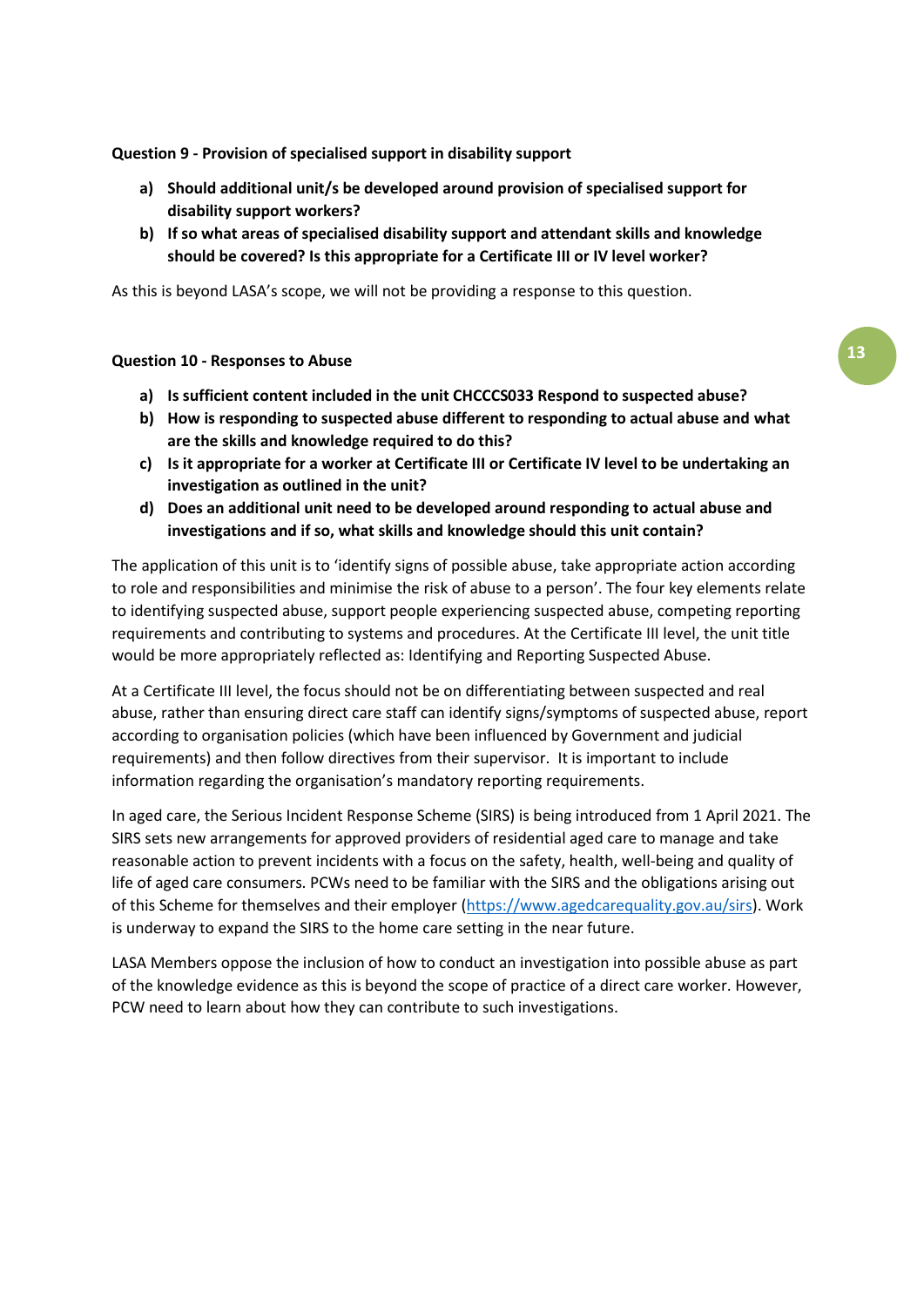#### **Question 11 - Oral Health electives**

**Most of the oral health units have been removed from the elective groups, as the IRCs did not see these as relevant for the role of a personal care worker. CHCOHC003 Apply and manage use of basic oral health products remains in the electives.**

- **a) Should this unit also be removed given that basic oral health would be a part of meeting daily personal support needs and therefore covered in other units?**
- **b) Should other existing units be included in the electives in regard to oral health? If so, which ones and why?**
- **c) Should a new oral health unit for aged care or disability be developed and if so what skills and knowledge should this unit contain?**

As stated previously within this submission, we believe that knowledge and skills relating to the provision of / assisting with oral hygiene is imperative if we intend to uphold the learnings from the Royal Commission. We have all heard the evidence relating to the benefit of good oral health on an older person's overall health and quality of life. If personal care workers have a responsibility to provide such care and support to care recipients this content should not be diluted.

The ultimate unit location of this information is flexible, however, the importance of the content and knowledge that is expected cannot be lost if combined in another unit. If embedded into another unit, it must be an identified key element. We cannot ignore the voices from the Royal Commission.

#### **Question 12 - CHCDIS035 Support people with autism spectrum disorder**

- **a) Should the use of diagnostic tools be removed from this unit of competency?**
- **b) Would personal care workers at Certificate III or IV level be using these tools?**

LASA notes this is beyond our scope of expertise, however, we have received feedback from members who operate within this particular cohort and they have suggested that diagnostic tools should be removed, and that personal care workers would not be using the tools as they are not adequately qualified to make a diagnosis. They have provided a suggestion that tools for behaviour management and training should be provided to adequately support care-workers in caring for individuals on the autism spectrum.

#### **Question 13 - CHCCCS026 Transport individuals and TLIC3011 Transport passengers with disabilities**

**Stakeholder feedback indicated that the language and content of TLIC3011 Transport passengers with disabilities is inappropriate and that there is duplication between the two units.** 

- **a) Could the relevant content of TLIC3011 Transport passengers with disabilities be brought into CHCCCS026 Transport individuals and subsequently TLIC3011 removed from the elective bank?**
- **b) If so, what content from TLIC3011 should be retained/moved across to CHCCCS026?**

The few members who responded to this question supported removing TLIC3011 and proceeding with CHCCS026. Feedback also references removing inappropriate language to reflect contemporary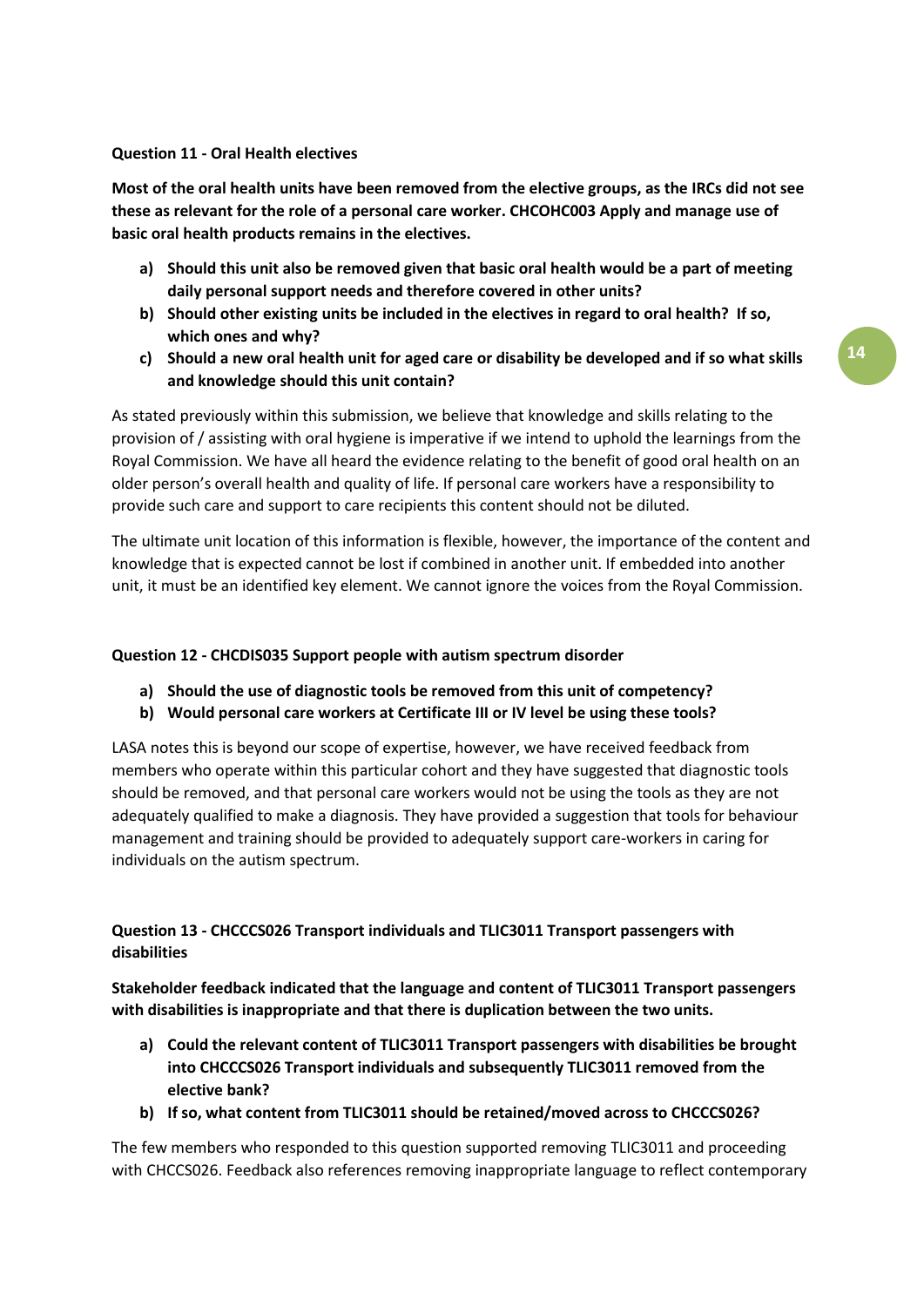**15**

terms. Additional feedback suggested including such transport information as required knowledge in HLTWHS002.

#### **Question 14 - Certificate IV in Ageing electives – Dementia**

- **a) Should a new unit be developed to provide Certificate IV level workers with additional skills and knowledge to that in the unit currently packaged at Certificate III level, in regard to providing dementia care?**
- **b) If so what skills and knowledge should the unit contain?**

The majority of Members supported a more advanced unit in supporting individuals living with dementia and related illnesses. Possible knowledge and skills to include: strategies to identify early signs of behaviour, how to respond to behavioural issues and recognising changes in behaviours, managing care refusal, creating supportive environments, progression of disease, treatments available, respectful communication, info regarding sun downing, different types of dementia, how individuals may present symptoms, responding to family and carers of people with dementia and strategies relating to supporting the individual to remain actively participating in roles/community.

A key insight from Members is that the training must be less descriptive and more interactive and possibly provided by Dementia Australia.

#### **Question 15 - Certificate IV in Ageing electives – Leadership**

#### **Are additional electives around leadership skills required in the Certificate IV in Ageing? If so, are these existing units of competency (please specify) or new units? If new, what skills and knowledge should the unit/s contain?**

LASA believes that leadership is required by all members of our aged care workforce regardless of their roles. Members have reported that extra education on how to build a team, how to motivate others, the importance of teamwork and orientating new employees would be beneficial to workers and workplaces. Skills such as coaching and mentoring are also deemed important, as is the ability to work with people across diversity and culturally linguistic backgrounds. The ability to manage priorities is considered an important skill. Members suggested that improving the confidence of workforce in recognising the importance of appropriate reporting, such as for the SIRS, should be included.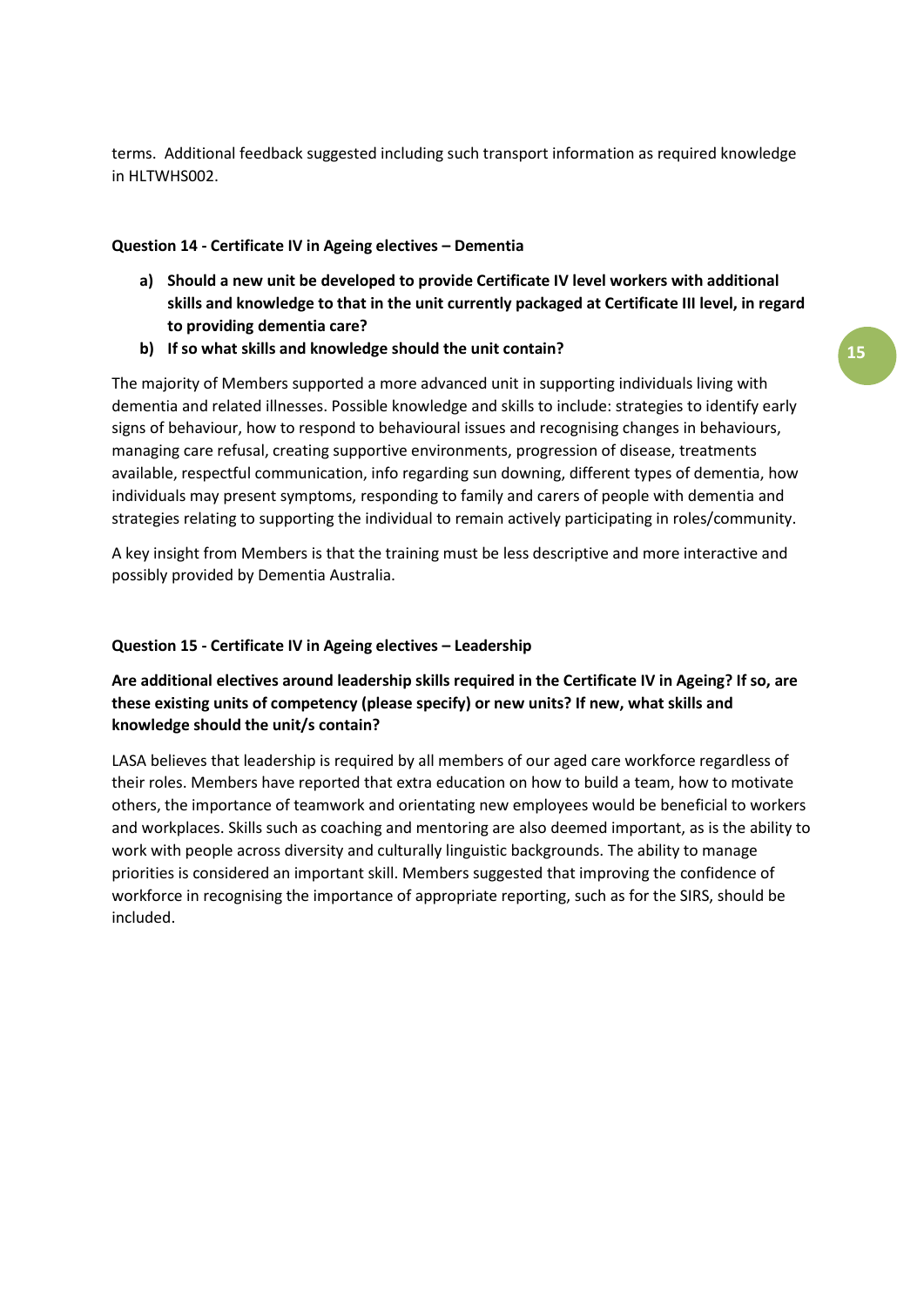#### **Question 16 - HLTHPS007 Administer and monitor medications**

**This unit is an elective in both the Certificate IV in Disability Support and Certificate IV in Ageing Support. Stakeholder feedback indicated that this unit is inappropriate for use at Certificate IV level due to the scope of the job role, jurisdictional restrictions on the administering of medications and the additional skills and knowledge that is required over and above what is in this unit and it should be removed from the elective banks of the two Certificate IV qualifications.** 

- **a) Do you agree or disagree and why?**
- **b) Should it be removed from one and not the other and why?**

Firstly, to reiterate our previous position regarding the Certificate III unit, optional elective HLTHPS006 Assist Clients with Medication, we believe that HLTHPS006 should be included in the group A elective as a third mandatory elective.

Feedback regarding the Certificate IV unit, suggests that it is beyond scope of a direct care worker within aged care, but is in scope for disability.

#### **Question 17 - Mental health and comorbidities**

- **a) Should a new unit be developed for workers at Certificate IV level with content relating to mental health and comorbidities?**
- **b) If so, what skills and knowledge should this unit contain?**

Members are supportive of mental health training but have suggested that the Mental Health First Aid (MHFA) training course is a possible option as it includes the required knowledge and skills. For example, MHFA has courses developed to support adults who are assisting people aged over 65yrs of age.

### Concluding remarks

LASA Members recognise the importance of employing people with the right attitude and personality to care. For entrance to the workforce, LASA Members believe that theory should be combined with experience-based learning with hands on practice undertaken in age services, either residential care setting or home care settings supervised by subject matter experts.

Central to whatever units are to be included, and within whichever service settings the proposed qualification will be targeting, is the philosophical imperative that our direct care workers acknowledge, understand and respect that the care and support they are providing to older Australians must reflect this individual's uniqueness and rights.

Older Australians should be supported to live their best life possible, and a strong relationship focus is critical in achieving this. A client's best life goes far beyond the completion of basic tasks. The qualification needs to reflect a more ambitious focus and skill set for the aged care workforce, now and for the future.